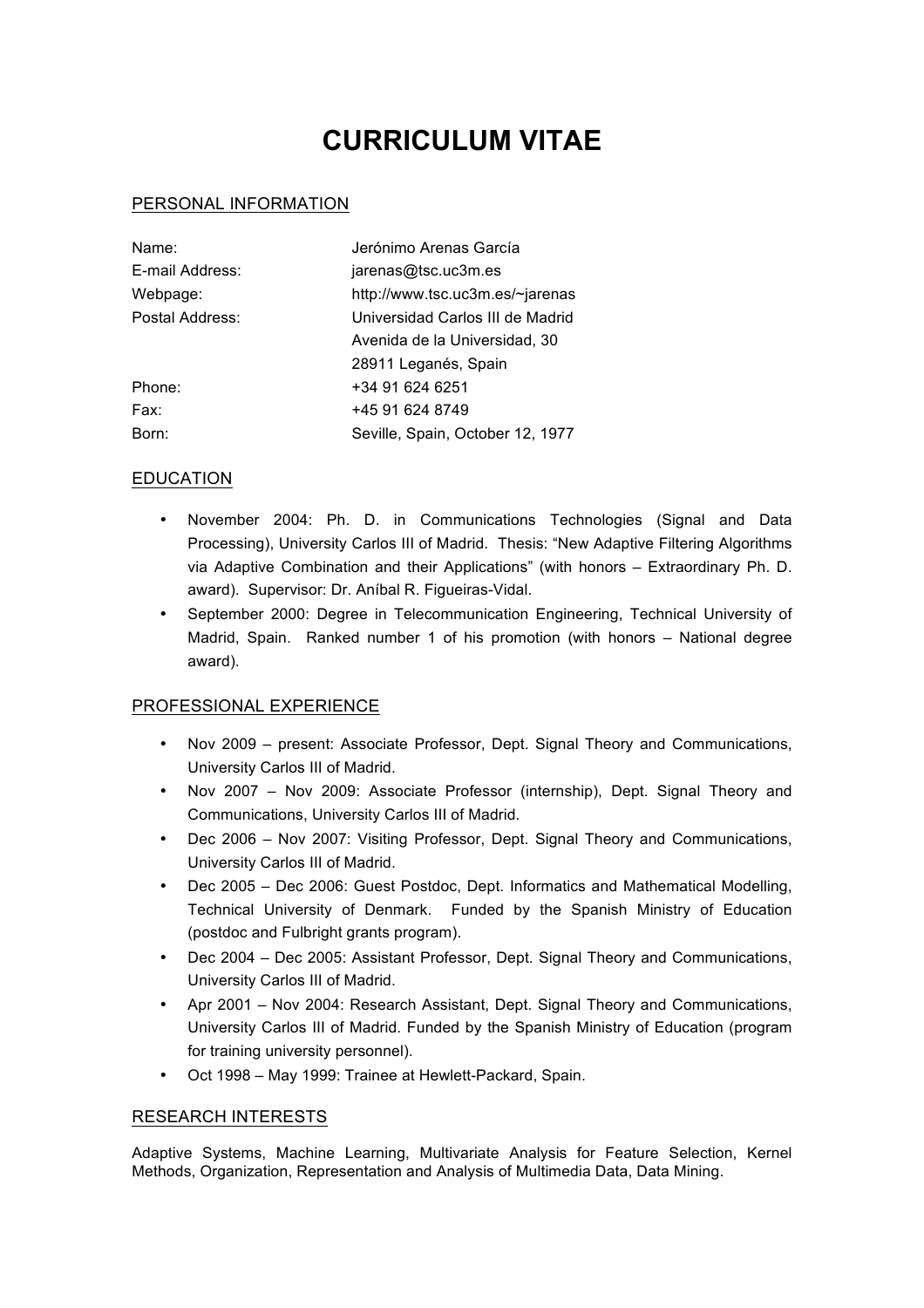# STAYS IN FOREIGN INSTITUTIONS

- Nov 2012 (2 weeks): ITT Kharagpur, India. Stay funded by the bilateral cooperation project PRI-PIBIN-2011-1266 to supervise the project and plan joint works in the line of Adaptive Filtering and Networks for Distributed Estimation.
- 2005 2006 (15 months): Guest Postdoc, Dept. Informatics and Mathematical Modelling, Technical University of Denmark. Working in Intelligent Audio Processing for Music Representation and Retrieval.
- 2004 (3 months): Visiting Researcher, Dept. Electrical Engineering, UCLA, CA. Working with Prof. A. H. Sayed in the analysis of algorithms for adaptive combination of adaptive filters
- 2002 (3 months): Visiting Researcher, Dept. Computer Science, University of Sheffield, UK. Working with Dr. A. J. C. Sharkey in the design of novel algorithms for combining Artificial Neural Networks.

# TEACHING EXPERIENCE

- Co-supervisor for two completed Ph. D. Theses:
	- $\circ$  "New combination criteria for committees of cooperative deciders", presented by Vanessa Gómez-Verdejo, 2007.
	- o "Applications of Combinations of Adaptive Filters to Room Acoustics", presented by Luis A. Azpicueta-Ruiz, 2011.
- Supervisor for two on-going Ph. D. Thesis.
- Ph. D. courses: Data Processing (UC3M, 2007, 2008, 2009, 2010, 2011, 2012, 2013), Applications of Data Processing (UC3M, 2008, 2009, 2010, 2011, 2012, 2013), Advanced Digital Signal Processing (DTU, 2007), Seminar on Neural Networks (UC3M, 2005).
- MSc courses: Digital Signal Processing (UC3M, 2007, 2008, 2009), Digital Information Processing (UC3M, 2005, 2007, 2008, 2009, 2010, 2011, 2012, 2013), Linear Systems (UC3M, 2004, 2005, 2008, 2009, 2010, 2011, 2012, 2013), Digital Signal Processing Lab (UC3M, 2004, 2005), Machine Learning for Signal Processing (DTU, 2006).

(UC3M: University Carlos III of Madrid; DTU: Technical University of Denmark)

(Several of the UC3M courses have been coordinated and taught in English language)

## PARTICIPATION IN R&D PROJECTS WITH PUBLIC FUNDING

- 2012 2014: "Distributed Learning in Energy-Efficient Adaptive Sensor Networks (DILEAS)". Spanish Ministry of Innovation and Science (105.996 €). Principal Researcher: Dr. Jerónimo Arenas-García.
- 2012 2014: "Advanced Adaptive Filtering for Sensor Networks and Sparse Systems Applications". Spanish Ministry of Innovation and Science (74.800  $\epsilon$ ). Principal Researcher: Dr. Jerónimo Arenas-García.
- 2011: "Analysis of Multimedia Repositories via Latent Spaces for Representation and Search". Madrid Community and Universidad Carlos III de Madrid (12.644,24  $\epsilon$ ). Principal Researcher: Dr. Jerónimo Arenas-García.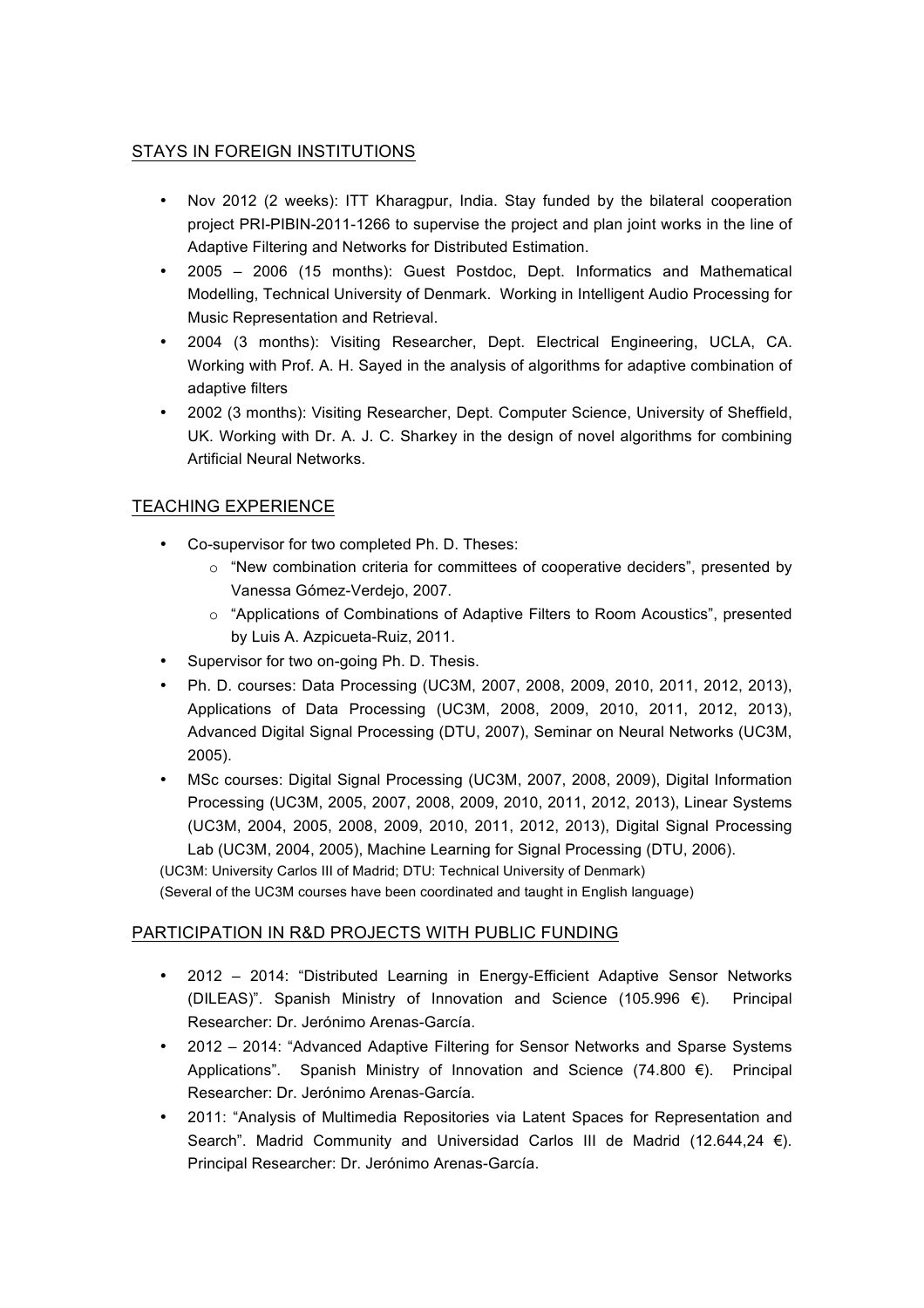- 2009 2011: "Advanced Automatic Learning for Signal and Data Processing". Spanish Ministry of Innovation and Science (CICYT program) (160.930 €). Principal Researcher: Dr. Ángel Navia-Vázquez.
- 2006 2009: "Distributed Multimedia Processing". Community of Madrid Council (187.520,47€). Principal Researcher: Dr. Aníbal R. Figueiras-Vidal.
- 2006 2009: Member of the "Pattern Analysis, Statistical Modelling and Computational Learning (PASCAL) Network of Excellence". European Union. Principal Researcher: Dr. John Shawe-Taylor.
- 2005 2006: "Intelligent Sound". Danish Research Council for Technology and Production Sciences (14 mill DKK). Principal Researcher: Dr. Lars Kai Hansen.
- 2005 2008: "New Neural Methods for Signal and Data Processing". Spanish Ministry of Education and Science (CICYT program) (134.827€). Principal Researcher: Dr. Aníbal R. Figueiras-Vidal.
- 2002 2005: "New Algorithms for Efficient Management of Multimedia Contents in Mobile Communication Networks". Spanish Ministry of Science and Technology (CICYT program) (199.797€). Principal Researcher: Dr. Aníbal R. Figueiras-Vidal.

## PARTICIPATION IN R&D CONTRACTS WITH PRIVATE FUNDING

- 2007 2010: "Technologies for the Automatic Creation and Management of Intelligent Audiovisual Content". Funding Agency: CDTI (CENIT program), Spanish Ministry of Science and Innovation (563.880€). Research subcontracted by Alcatel-Lucent, Spain, and MediaPro. Principal Researcher: Dr. Aníbal R. Figueiras-Vidal.
- 2007: "Data Mining Techniques in Communication Networks for the MOLE project". Ericsson, S.A. (100.000€). Principal Researcher: Aníbal R. Figueiras-Vidal
- 2003 2004: "Classification and Clustering techniques applied to fraud detection in Telephony". Telefónica I+D (22.350€). Principal Reseracher: Aníbal R. Figueiras-Vidal.
- 2000: "Second Phase of the Communication System for the Hearing Impaired Community". Airtel Móviles Foundation (60.000€). Principal Researcher: Dr. Santiago Aguilera-Navarro.

## REVIEWS AND COMMITTEES

- General Co-Chair of the IEEE Intl. Workshop on Machine Learning for Signal Processing, Santander, Spain, 2012.
- From April 2012: Associate Editor, IEEE Signal Processing Letters.
- From 2009: Elected Member of the Machine Learning for Signal Processing Technical Committee of the IEEE Signal Processing Society.
- Reviewer for several international journals: IEEE Trans. on Signal Processing, IEEE Trans. Geoscience and Remote Sensing, IEEE Trans. Image Processing, IEEE. Trans. on Neural Networks, IEEE Trans. on Communications, IEEE Trans. Circuits and Systems I, IEEE Trans. on Instrumentation and Measurements, IEEE Signal Processing Letters, Electronics Letters, Image and Video Processing, Signal Processing, Neurocomputing, EURASIP Research Letters in Signal Processing, EURASIP Journal Advances in Signal Processing, EURASIP Journal of Signal Processing Systems.
- Area Chair at EUSIPCO 2010.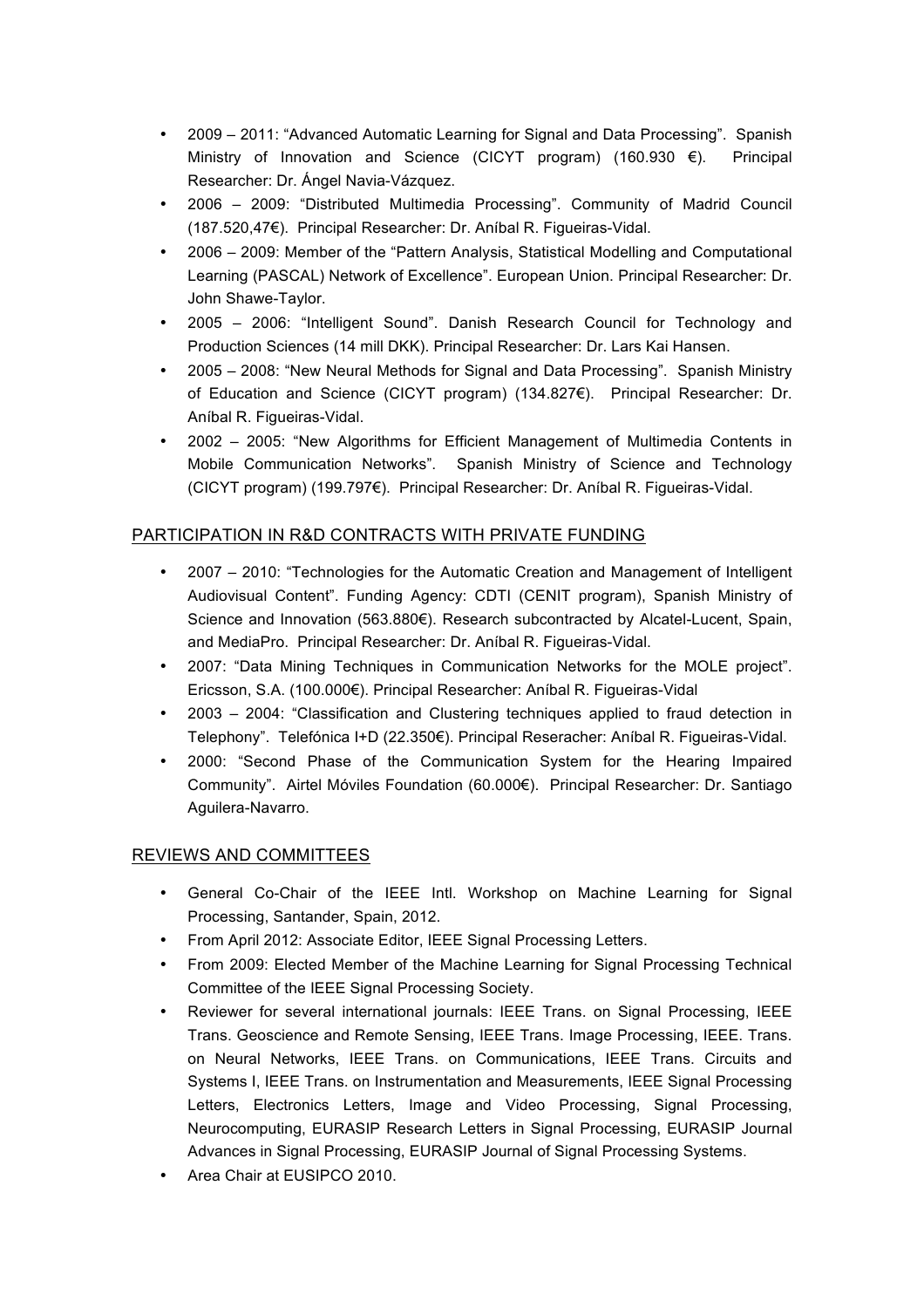- Special Session co-organizer at the 2010 Asilomar Conf. on Computers, Signals and Systems, and at the 2011 European Signal Processing Conference (EUSIPCO 2011).
- Member of the Program Committee of the IAPR Workshop on Cognitive Information Processing (2008, 2010, and 2012 editions), and of the IEEE Workshop on Mach. Learning for Signal Processing (2009, 2010, 2011, 2012, 2013 editions).
- Session Chairman and Secretary of the Learning'04 Intl. Conference.
- Reviewer for EUSIPCO 2004, 2009-2011, URSI 2006, ICASSP 2007-2013, ICANN 2007, CIP 2008, 2010, MLSP 2009-2013, ICPR 2010, IJCNN 2010.
- External evaluator in the Scientific Research and/or Technological Development Program, Information Technologies Area, Uruguay Ministry of Education and Culture, 2007.
- External evaluator for the Spanish Agency of Projects Evaluation (ANEP) from 2010.

#### PAPERS IN INTERNATIONAL JOURNALS

- [1] J. Arenas-García, K. B. Petersen, G. Camps-Valls, and L. K. Hansen, "Kernel Multivariate Analysis Framework for Supervised Subspace Learning," *IEEE Signal Process. Magazine*, pp. 16-29, Jul. 2013.
- [2] D. Comminiello, M. Scarpiniti, L. A. Azpicueta-Ruiz, J. Arenas-García, and A. Uncini, "Functional Link Adaptive Filters for Nonlinear Acoustic Echo Cancellation," *IEEE Trans. Audio, Speech, and Lang. Process.,* vol. 21, pp. 1502-1512, Jul. 2013.
- [3] L. A. Azpicueta-Ruiz, M. Zeller, A. R. Figueiras-Vidal, W. Kellermann, and J. Arenas-García, "Enhanced Adaptive Volterra Filtering by Automatic Attenuation of Memory Regions and Its Application to Acoustic Echo Cancellation," *IEEE Trans. Signal Processing,* vol. 61, pp. 2745-2750, Jun. 2013.
- [4] M. T. M. Silva and J. Arenas-García, "A soft-switching blind equalization scheme via convex combination of adaptive filters," *IEEE Trans. Signal Processing,* vol. 61, pp. 1171-1182, Mar. 2013.
- [5] A. Navia Vázquez, J. Arenas-García, "Combination of Recursive Least p-Norm Algorithms for robust Adaptive Filtering in Alpha-Stable Noise," *IEEE Trans. Signal Processing,* vol. 60, pp. 1478-1482, Mar. 2012.
- [6] V. Gómez-Verdejo, M. Martínez-Ramón, J. Arenas-García, M. Lázaro-Gredilla, and H. Molina-Bulla, "Support Vector Machines with constraints for sparsity in the primal parameters," *IEEE Trans. Neural Networks,* vol. 22, pp. 1269-1283, Aug. 2011.
- [7] V. Gómez-Verdejo, J. Arenas-García, M. Lázaro-Gredilla, and A. Navia-Vázquez, "Adaptive One Class Support Vector Machine," *IEEE Trans. Signal Processing*, vol. 59, pp. 2975-2981, Jun. 2011.
- [8] M. Zeller, L. A. Azpicueta-Ruiz, J. Arenas-García, and W. Kellermann, "Adaptive Volterra Filters with Evolutionary Quadratic Kernels using a Combination Scheme for Memory Control," *IEEE Trans. Signal Process.,* vol. 59, pp. 1449-1464, Apr. 2011.
- [9] L. A. Azpicueta-Ruiz, M. Zeller, A. R. Figueiras-Vidal, J. Arenas-García and W. Kellermann, "Adaptive Combination of Volterra Kernels and its Application to Nonlinear Acoustic Echo Cancellation," *IEEE Trans. Audio, Speech and Language Processing,* vol. 19, pp. 97-110, Ene. 2011.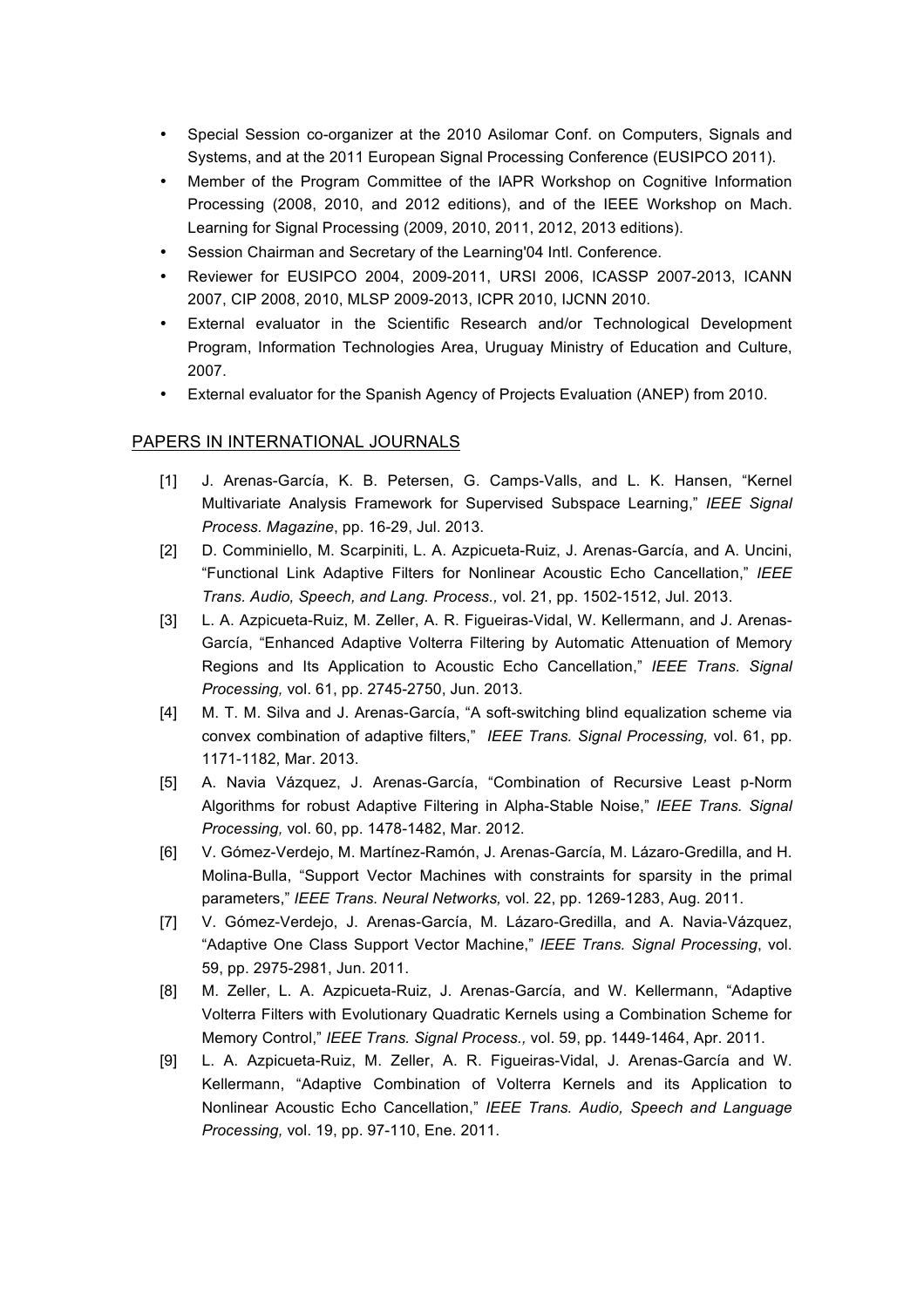- [10] M. Lázaro-Gredilla, L. A. Azpicueta-Ruiz, A. R. Figueiras-Vidal and J. Arenas-García, "Adaptively biasing the weights of adaptive filters," *IEEE Trans. Signal Process.*, vol. 58, pp. 3890-3895, Jul. 2010.
- [11] V. Gómez-Verdejo, J. Arenas-García and A. R. Figueiras-Vidal, "Committees of Adaboost Ensembles with modified emphasis functions," *Neurocomputing,* vol. 73, pp. 1289-1292, Mar. 2010.
- [12] J. Arenas-García and A. R. Figueiras-Vidal, "Adaptive Combination of Proportionate Filters for Sparse Echo Cancellation," *IEEE Trans. Audio, Speech and Language Processing,* vol. 17, pp. 1087-1098, 2009.
- [13] J. Arenas-García and G. Camps-Valls, "Efficient Kernel Orthonormalized PLS for Remote Sensing Applications," *IEEE Trans. Geoscience and Remote Sensing*, vol. 46, pp. 2872-2881, 2008.
- [14] V. Gómez-Verdejo, J. Arenas-García, and A. R. Figueiras-Vidal, "A Dynamically Adjusted Mixed Emphasis Method for Building Boosting Ensembles," *IEEE Trans. Neural Networks*, vol. 19, pp. 3-17, 2008.
- [15] J. Arenas-García, V. Gómez-Verdejo, and A. R. Figueiras-Vidal, "Fast Evaluation of Neural Networks via Confidence Rating," *Neurocomputing*, vol. 70, pp. 2775-2782, 2007.
- [16] J. Arenas-García, M. Martínez-Ramón, A. Navia-Vázquez and A. R. Figueiras-Vidal, "Plant Identification via Adaptive Combination of LMS Filters", *Signal Processing*, vol. 86, pp. 2430-2438, 2006.
- [17] V. Gómez-Verdejo, M. Ortega-Moral, J. Arenas-García and A. R. Figueiras-Vidal, "Boosting by weighting critical and erroneous samples," *Neurocomputing*, vol. 69, pp. 679-685, 2006.
- [18] J. Arenas-García, A. R. Figueiras-Vidal and A. H. Sayed, "Mean-Square Performance of Convex Combinations of Adaptive Filters," *IEEE Trans. Signal Processing*, vol. 54, pp. 1078-1090, 2006.
- [19] J. Arenas-García, V. Gómez-Verdejo and A. R. Figueiras-Vidal, "New Algorithms for Improved Adaptive Convex Combination of LMS Transversal Filters," *IEEE Trans. on Instrumentation and Measurement*, vol. 54, pp. 2239-2249, 2005.
- [20] J. Arenas-García and A. R. Figueiras-Vidal, "Adaptive Combination of Normalised Filters for Robust System Identification," *Electronics Letters*, vol. 41, pp. 874-875, 2005.
- [21] M. Sánchez-Fernández, M. de-Prado-Cumplido, J. Arenas-García and F. Pérez-Cruz, "SVM Multiregression for Non-Linear Channel Estimation in Multiple-Input Multiple-Output Systems," *IEEE Trans. on Signal Processing*, vol. 52, nº 8, pp. 2298-2307, Aug. 2004.
- [22] E. Parrado-Hernández, J. Arenas-García, I. Mora-Jiménez and A. Navia-Vázquez, "On Problem-Oriented Kernel Refining," *Neurocomputing*, vol. 55, nº 1-2, pp. 135- 150, Sep. 2003.
- [23] E. Parrado-Hernández, I. Mora-Jiménez, J. Arenas-García, A. R. Figueiras-Vidal and A. Navia-Vázquez, "Growing Support Vector Classifiers with controlled complexity," *Pattern Recognition*, vol. 36, nº7, pp. 1479-1488, Jul. 2003.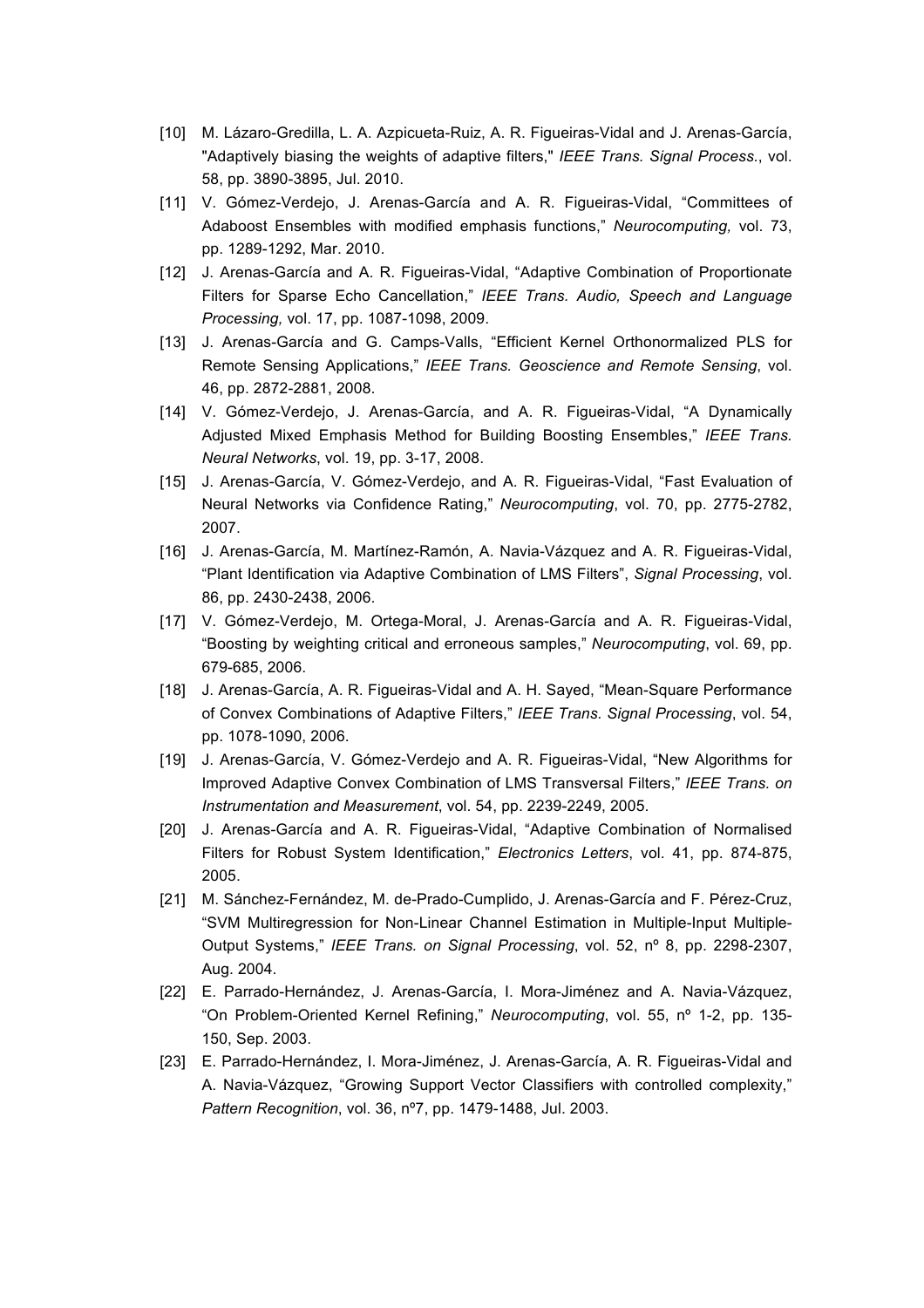## BOOK CHAPTER

[1] J. Arenas-García, K. B. Petersen, "Kernel Multivariate Analysis in Remote Sensing Feature Extraction," in G. Camps-Valls and L. Bruzzone (eds) *Kernel Methods for Remote Sensing Data Analysis*, Wiley & Sons, 2009, pp. 329-352.

#### PAPERS IN INTERNATIONAL REFEREED CONFERENCES

- [1] V. Nascimento, M. T. M. Silva, J. Arenas-García, "A low-cost implementation strategy for combinations of adaptive filters," in *Proc. ICASSP 2013*, Vancouver, Canada, May. 2013.
- [2] S. Muñoz-Romero, J. Arenas-García, V. Gómez-Verdejo, "Iterative Orthonormalized Partial Least Squares with Sparsity Constraints," in *Proc. ICASSP 2013*, Vancouver, Canada, May. 2013.
- [3] J. Fernández-Bes, L. A. Azpicueta-Ruiz, M. T. M. Silva, J. Arenas-García, "A Novel Scheme For Diffusion Networks With Least-Squares Adaptive Combiners," in *Proc. 2012 Machine Learning for Signal Processing Workshop,* Santander, Spain, Sep. 2012.
- [4] E. Izquierdo-Verdiguier, J. Arenas-García, S. Muñoz-Romero, L. Gómez-Chova, and G. Camps-Valls, "Semisupervised Kernel Orthonormalized Partial Least Squares," in *Proc. 2012 Machine Learning for Signal Processing Workshop,* Santander, Spain, Sep. 2012.
- [5] Á. Gonzalo-Ayuso, M. T.M. Silva, V. H. Nascimento, and J. Arenas-García, "Improving Sparse Echo Cancellation Via Convex Combination Of Two NLMS Filters With Different Lengths," in *Proc. 2012 Machine Learning for Signal Processing Workshop,* Santander, Spain, Sep. 2012.
- [6] J. Arenas-García, María de Diego, L. A. Azpicueta-Ruiz, Miguel Ferrer, Alberto González, "Combinations of Proportionate Adaptive Filters in Acoustics: an Application to Active Noise Control," in *Proc. EUSIPCO'11*, pp. 1269-1273, Barcelona, Spain, 2011.
- [7] L. A. Azpicueta-Ruiz, M. Lázaro-Gredilla, A. R. Figueiras-Vidal, J. Arenas-García, "A block-based approach to adaptively bias the weights of adaptive filters," in *Proc. 2011 Machine Learning for Signal Processing Workshop,* Beijing, China, Sep. 2011.
- [8] J. Arenas-García and M. Lázaro-Gredilla, "Tracking performance of adaptively biased adaptive filters," in *Proc. ICASSP 2011*, pp. 4128-4131, Praga, May. 2011.
- [9] L. A. Azpicueta-Ruiz, M. Zeller, A. R. Figueiras-Vidal, J. Arenas-García, "Least-squares adaptation of affine combinations of multiple adaptive filters," in *Proc. 2010 IEEE Intl. Symposium on Circuits and Systems (ISCAS)*, pp. 2976-2979, París, Francia, 2010.
- [10] J. Arenas-García, C. Moriana-Varo, J. Larsen, "Combination of supervised and semisupervised regression models for improved unbiased estimation," in *Proc. 7th Intl. Symp. on Wireless Communication Systems*, pp. 364-368, York, UK, Sep. 2010.
- [11]D. García-García, E. Parrado-Hernández, J. Arenas-García and F. Díaz, "Music genre classification using the temporal structure of songs," in *Proc. 2010 Machine Learning for Signal Processing Workshop,* Kittilä, Finland, Aug. 2010 (in press).
- [12]M. T. M. Silva, V. H. Nascimento and Jerónimo Arenas-García, "A transient analysis for the convex combination of two adaptive filters with transfer of coefficients," in *Proc. ICASSP'10*, pp. 3842-3845, Dallas, TX, Mar. 2010.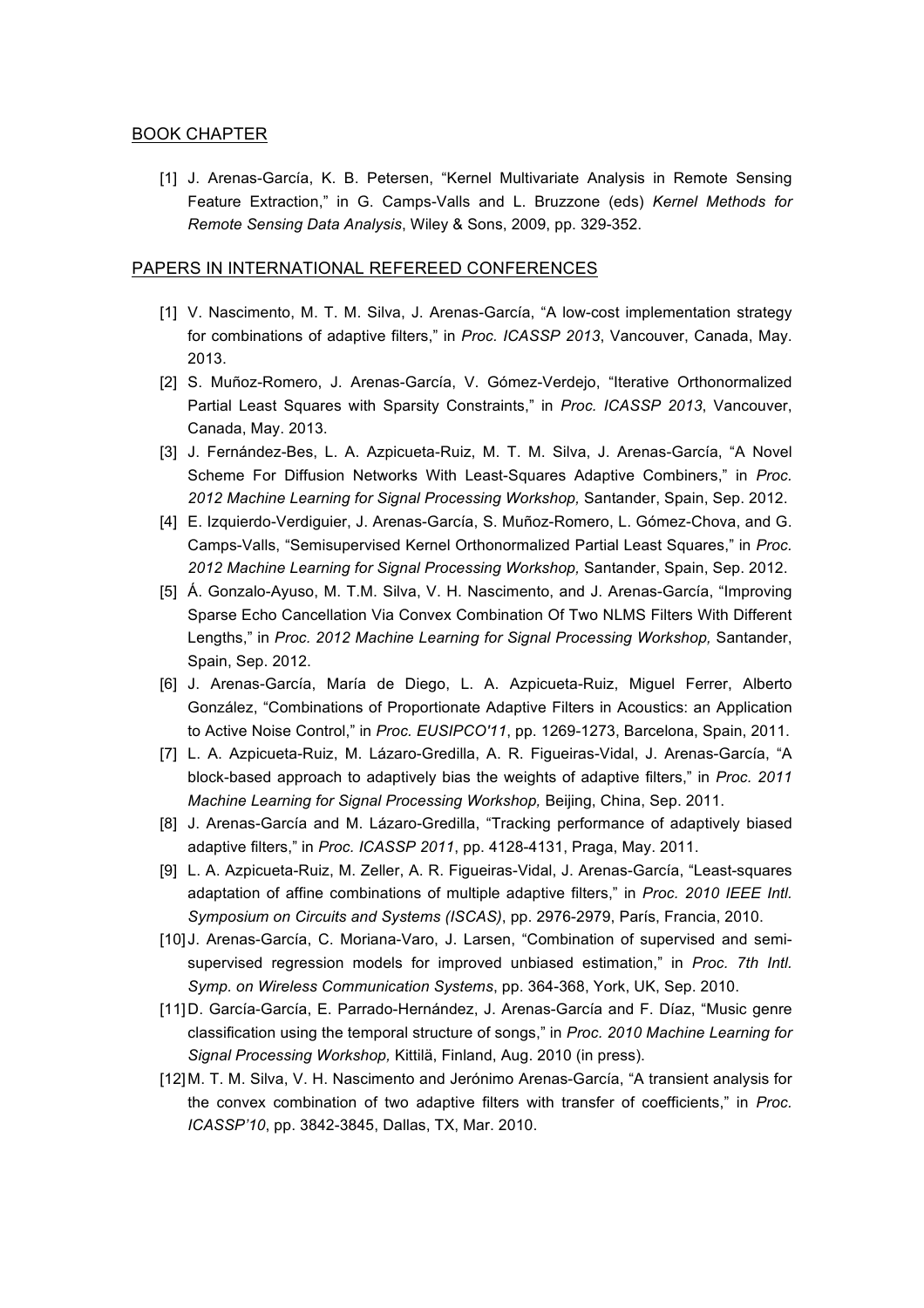- [13]M. Zeller, L. A. Azpicueta-Ruiz, J. Arenas-García and W. Kellermann, "Efficient Adaptive DFT-Domain Volterra Filters using an automatically controlled number of quadratic kernel diagonals," in *Proc. ICASSP'10*, pp. 4062-4065, Dallas, TX, Mar. 2010.
- [14]V. H. Nascimento, M. T. M. Silva, L. A. Azpicueta-Ruiz and J. Arenas-García, "On the tracking performance of combinations of Least Mean Squares and Recursive Least Squares adaptive filters," in *Proc. ICASSP'10*, pp. 3710-3713, Dallas, TX, Mar. 2010.
- [15] J. Arenas-García, L. A. Azpicueta-Ruiz, A. R. Figueiras-Vidal, "Improved Adaptive Filtering Schemes via Adaptive Combination, " 43rd Proc. Asilomar Conf. on Signals, Systems, and Computers, pp. 176-180, Pacific Grove, CA, 2009.
- [16]Sergio Muñoz-Romero, Jerónimo Arenas-García, and Vanessa Gómez-Verdejo, "Real Adaboost Ensembles with Emphasized Subsampling," *Proc. 2009 Intl. Workshop on Artificial Neural Networks*, pp. 440-447, Salamanca, Spain.
- [17]Vítor H. Nascimento, Magno T. M. Silva, and Jerónimo Arenas-García, "A Transient Analysis for the Convex Combination of Adaptive Filters," *Proc. 2009 Statistical Signal Processing Workshop*, pp. 53-56, Cardiff, UK.
- [18]L. A. Azpicueta-Ruiz, M. Zeller, J. Arenas-García, and W. Kellermann, "Novel schemes for nonlinear acoustic echo cancellation based on filter combinations," *Proc. ICASSP'09*, pp.193- 196, Taipei, Taiwan, Apr. 2009.
- [19]L. A. Azpicueta-Ruiz, A. R. Figueiras-Vidal, and J. Arenas-García, "A New Least Squares Adaptation Scheme for the Affine Combination of Two Adaptive Filters," *Proc. 2008 Machine Learning for Signal Processing Workshop*, pp. 327-332, Cancun, Mexico, Oct. 2008.
- [20] J. Arenas-García and A. R. Figueiras-Vidal, "Adaptive Combination of IPNLMS filters for Robust Sparse Echo Cancellation," *Proc. 2008 Machine Learning for Signal Processing Workshop*, pp. 221-226, Cancun, Mexico, Oct. 2008.
- [21]L. A. Azpicueta-Ruiz, A. R. Figueiras-Vidal, and J. Arenas-García, "A Normalized Adaptation Scheme for the Convex Combination of two Adaptive Filters," *Proc. ICASSP'08*, pp. 3301-3304, Las Vegas, NV, Mar. 2008.
- [22] J. Arenas-García, E. Parrado-Hernández, A. Meng, L. K. Hansen, and J. Larsen, "Discovering Music Structure via Similarity Fusion," Music, Brain & Cognition workshop, NIPS'07.
- [23]L. A. Azpicueta-Ruiz, A. R. Figueiras-Vidal, and J. Arenas-García, "Acoustic Echo Cancellation in Frequency Domain using Combinations of Filters," *Proc. 19th Congress on Acoustics (ICA'07)*, Madrid, Spain, Sep. 2007.
- [24]L. K. Hansen, T. Lehn-Schiøler, K. B. Petersen, J. Arenas-García, J. Larsen, S. H. Jensen, "Learning and clean-up in a large scale music database," *Proc. EUSIPCO'07*, pp. 946-950, Poznan, Poland, Sep. 2007.
- [25] J. Arenas-García, A. Meng, K. B. Petersen, T. Lehn-Schiøler, L. K. Hansen, and J. Larsen, "Unveiling Music Structure via PLSA Similarity Fusion," *Proc. 2007 Machine Learning for Signal Processing Workshop*, pp. 419-424, Thessaloniki, Greece, Aug. 2007.
- [26] J. Arenas-García and G. Camps-Valls, "Feature Extraction from Remote Sensing Data using Kernel Orthonormalized PLS," *Proc. 2007 Intl. Geoscience and Remote Sensing Symposium*, Barcelona, Spain, Jul. 2007.
- [27] A. B. Nielsen, S. Sigurdsson, L. K. Hansen, and J. Arenas-García, "On the Relevance of Spectral Features for Instrument Classification," *Proc. ICASSP'07*, vol. II, pp. 485-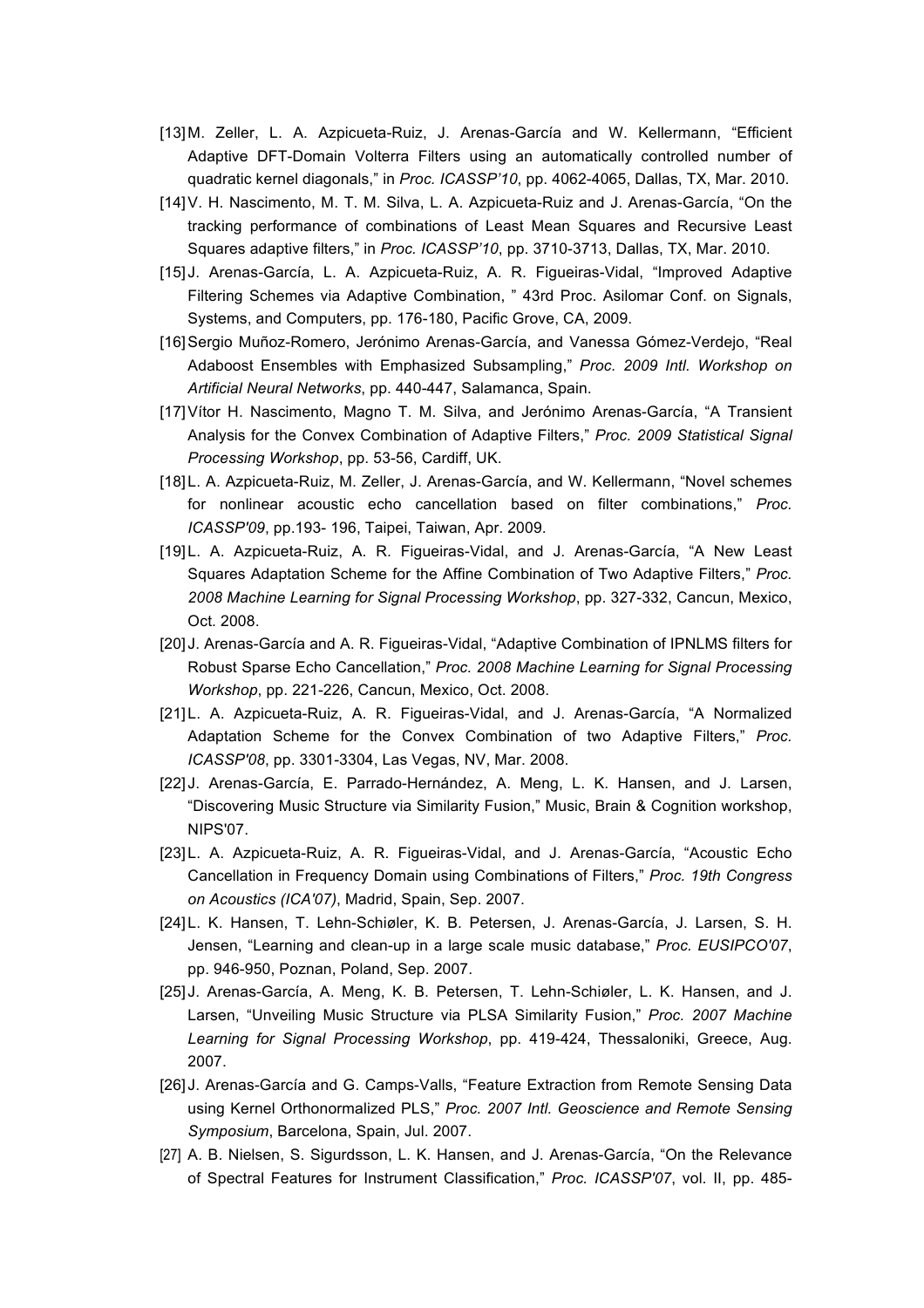488, Hawaii, HI, Apr. 2007.

- [28] J. Arenas-García, A. Meng, K. B. Petersen and L. K. Hansen, "Multivariate Analysis and Kernel Methods for Music Data Analysis", Workshop on Advances in Models for Acoustic Processing, NIPS'06.
- [29] J. Arenas-García, K. B. Petersen and L. K. Hansen, "Sparse Kernel Ortho-normalized PLS for feature extraction in large data sets", *Advances in Neural Information Processing Systems 19*, MIT Press, Cambridge, MA, 2007.
- [30] J. Arenas-García, J. Larsen, L. K. Hansen and A. Meng, "Optimal Filtering of dynamics in short-time for music organization", *Proc. 7th Intl. Conf. on Music Information Retrieval*, pp. 290-295, Victoria, Canada, Oct. 2006.
- [31]T. Lehn-Schiøler, J. Arenas-García, K. B. Petersen and L. K. Hansen, "A Genre Classification Plug-in for Data Collection", *Proc. 7th Intl. Conf. on Music Information Retrieval*, pp. 320-321, Victoria, Canada, Oct. 2006.
- [32] J. Arenas-García and A. R. Figueiras-Vidal, "Improved Blind Equalization via Adaptive Combination of Constant Modulus Algorithms", *Proc. ICASSP'06*, vol. III, pp. 756-759, Toulouse, France, May. 2006.
- [33] J. Arenas-García, A. R. Figueiras-Vidal and A. H. Sayed, "Tracking Properties of a Convex Combination of Two Adaptive Filters", in *Proc. 2005 IEEE Workshop on Statistical Signal Proc.*, Burdeoux, France, Jul. 2005.
- [34]V. Gómez-Verdejo, J. Arenas-García, M. Ortega-Moral, and A. R. Figueiras-Vidal, "Designing RBF networks for weighted boosting", in *Proc. IJCNN 2005*, pp. 1057-1062, Montreal, Canada, Jul. 2005.
- [35] J. Arenas-García, V. Gómez-Verdejo, S. Muñoz-Romero, M. Ortega-Moral, and A. R. Figueiras-Vidal, "Fast Classification with Neural Networks via Confidence Rating", in *Proc. IWANN 2005*, pp. 622-629, LNCS, Springer, Barcelona, España, Jun. 2005.
- [36]V. Gómez-Verdejo, M. Ortega-Moral, J. Arenas-García and A. R. Figueiras-Vidal, "Boosting by weighting boundary and erroneous samples", in *Proc. 2005 European Symp. on Artificial Neural Networks*, pp. 85-90, Bruges, Belgium, Apr. 2005.
- [37]M. Ortega-Moral, V. Gómez-Verdejo, J. Arenas-García and A. R. Figueiras-Vidal, "An on-line Fisher discriminant" , in *Proc. 2005 European Symp. on Artificial Neural Networks*, pp. 175-180, Bruges, Belgium, Apr. 2005.
- [38] J. Arenas-García, A. R. Figueiras-Vidal and A. H. Sayed, "Steady-state Performance of Convex Combinations of Adaptive Filters", in *Proc. ICASSP'05*, vol. IV, pp. 33-36, Philadelphia, PA, USA.
- [39] J. Arenas-García, V. Gómez-Verdejo and A. Navia-Vázquez, "RLS Adaptation of One-Class SVM for Time Series Novelty Detection," in *Proc. of the Learning'04 Intl. Conference*, pp. 25-30, Elche, Spain, 2004.
- [40] J. Arenas-García and A. R. Figueiras-Vidal, "Adaptive Combination of Stochastic Gradient Filters with different Cost Functions," in *Proc. of the Learning'04 Intl. Conference*, pp. 123-128, Elche, Spain, 2004.
- [41] J. Arenas-García, V. Gómez-Verdejo, M. Martínez-Ramón and A. R. Figueiras-Vidal, "Separate-Variable Adaptive Combination of LMS Adaptive Filters for Plant Identification," in *Proc. of the 13th IEEE International Workshop on Neural Networks for Signal Processing*, pp. 239-248, Toulouse, France, Sep. 2003.
- [42] J. Arenas-García, M. Martínez-Ramón, V. Gómez-Verdejo and A. R. Figueiras-Vidal, "Multiple Plant Identifier via Adaptive LMS Convex Combination," in *Proc. of the 2003*